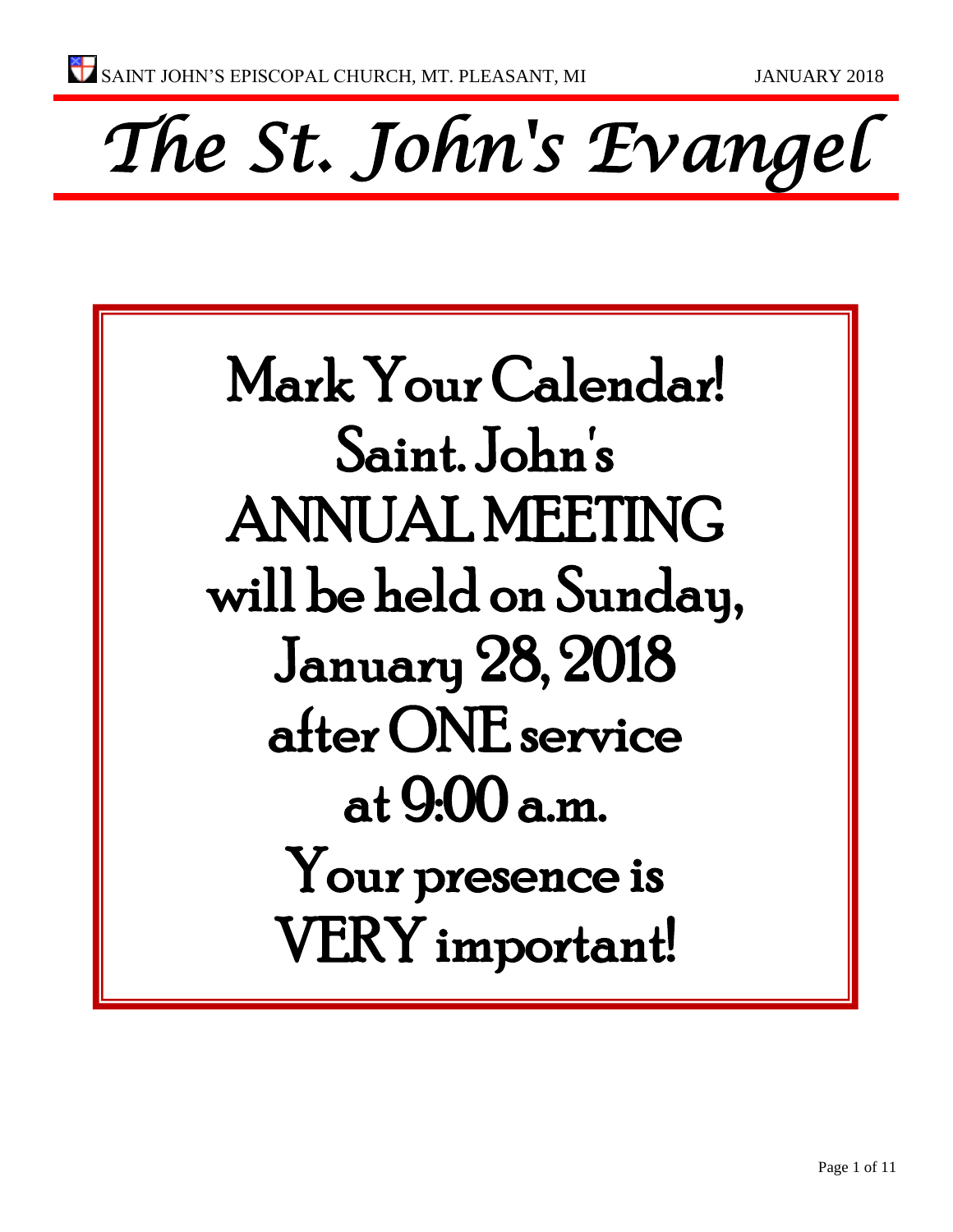

**Remember Our Homebound Members** Stop by to visit or drop a card to our parish members who are homebound.

# **Alma Dickerson**

461 E. Wing Rd., Mt. Pleasant 772-2516.

#### **Al Neal**

Maplewood, 1945 Churchill Blvd. Mt. P - 773-6172

### **Forrest Robinson**

"Green Acres, 1807 W. Remus Rd. Room #205. The Facility 772-3456



### **Home Communion**

Just a reminder: you should let the parish office know if you are ill and wish to receive communion or a visit from either the clergy or a Lay Eucharistic Minister.

## **St. John's Prayer Group**

The 16 members of the Prayer Group offer petitions daily for the church and for specific requests. All parishioners are

welcome to become members of the Prayer Group or to submit requests by calling Sandy Wood, 773-9326, Martha Rarick, 773-7510, or the church office at 773-7448.





| Truman Ford Hall        |    |
|-------------------------|----|
| <b>Nancy Hartshorne</b> | 1  |
| Christi Brookes         | 4  |
| Barbara Sheperdigian    | 10 |
| <b>Brandon Gilmore</b>  | 14 |
| Martha Rarick           | 15 |
| Linda Robinson          | 15 |
| Robert Ohler            | 20 |
| Kip Cosan               | 21 |
| <b>Matthew Kinney</b>   | 22 |
| Ron Sherwood            | 23 |

# **HAPPY ANNIUER**

Wayne & Harry Nicholson 5 Renee Babcock & Leah Wolf 16 Ford & Pamela Dingman 23

#### **The NEW 2018 Altar Flower Calendar**

is posted near the elevator of the Church. Please consider a Sunday that is a good date

for you to honor or remember a loved one and sign up to provide altar flowers. Flowers are a wonderful addition to worshiip! Thank you!

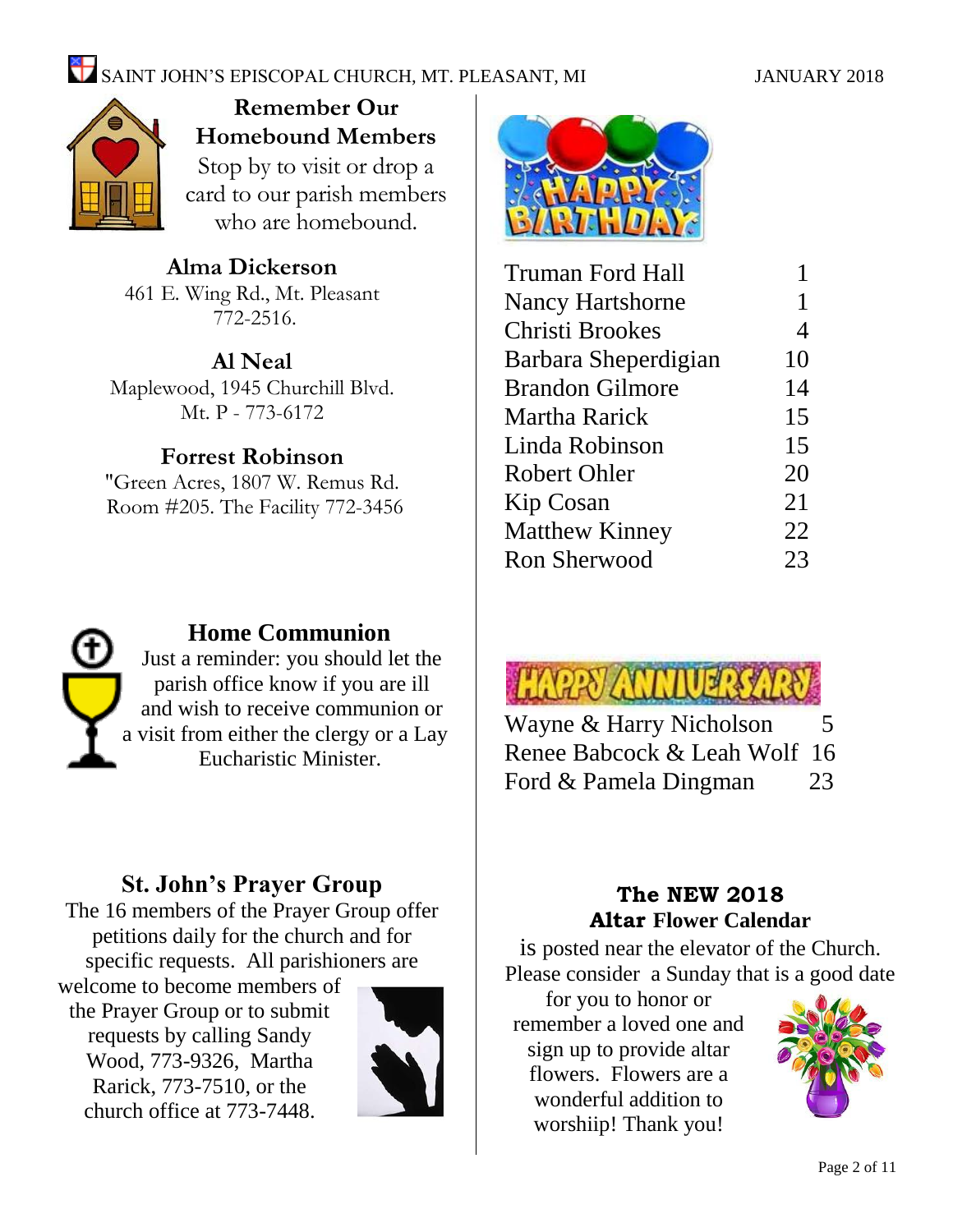## Outside the Tent

We feed birds through the winter: two feeders filled with "wild bird" seed—one outside our kitchen window, one in the back yard near the alley fence—as well as two suet feeders, which attract as many squirrels as they do woodpeckers. I love watching the birds who arrive for food. They bring warmth in our cold January, and none more so than the juncos, tiny birds clothed in dark grey and white.

Four years ago, my first winter of retirement, I pledged to write a haiku for each day of winter. I did well for two months, then the first whispers of spring drew me away from my project. But as the new year approaches once again I've been thinking about the poetry I wrote in that fiercely cold winter of 2014, and about the juncos who kept me sane. And so, as we approach the new year, I share with you three haiku called "Junco," with the hope that these poems, and these tiny birds—their only mission to find warmth and food—might bring you serenity as the new year dawns.

"Junco"

Nun-like, cloaked in grey, bending toward icy seed pods: Hush of new year's dawn.

She stands unruffled, alone on the feeder's ledge, expecting fresh seed.

She waits silently, round softness on bar branches, basking in first light.

Peace in the dawn of the new year, Nancy

### **Mark Your Calendar! The Fourteenth Annual Goodrow Fundraiser**

Please join us for the 14th Annual John H. Goodrow Fundraiser to be held **Friday, February 16 at Buck's Run.**

The social hour will begin at 5:30 with dinner at 6:30. Tickets are \$50 each or \$400 for a table of eight. A red table for eight for \$500 will include two bottles of wine; a black table for eight will include two bottles of champagne. There will be a silent auction, raffle, live auction and 50/50 drawing. Please see Sharon Bolton, Carol Lauffer, Wayne Nicholson, or Harriet White for tickets.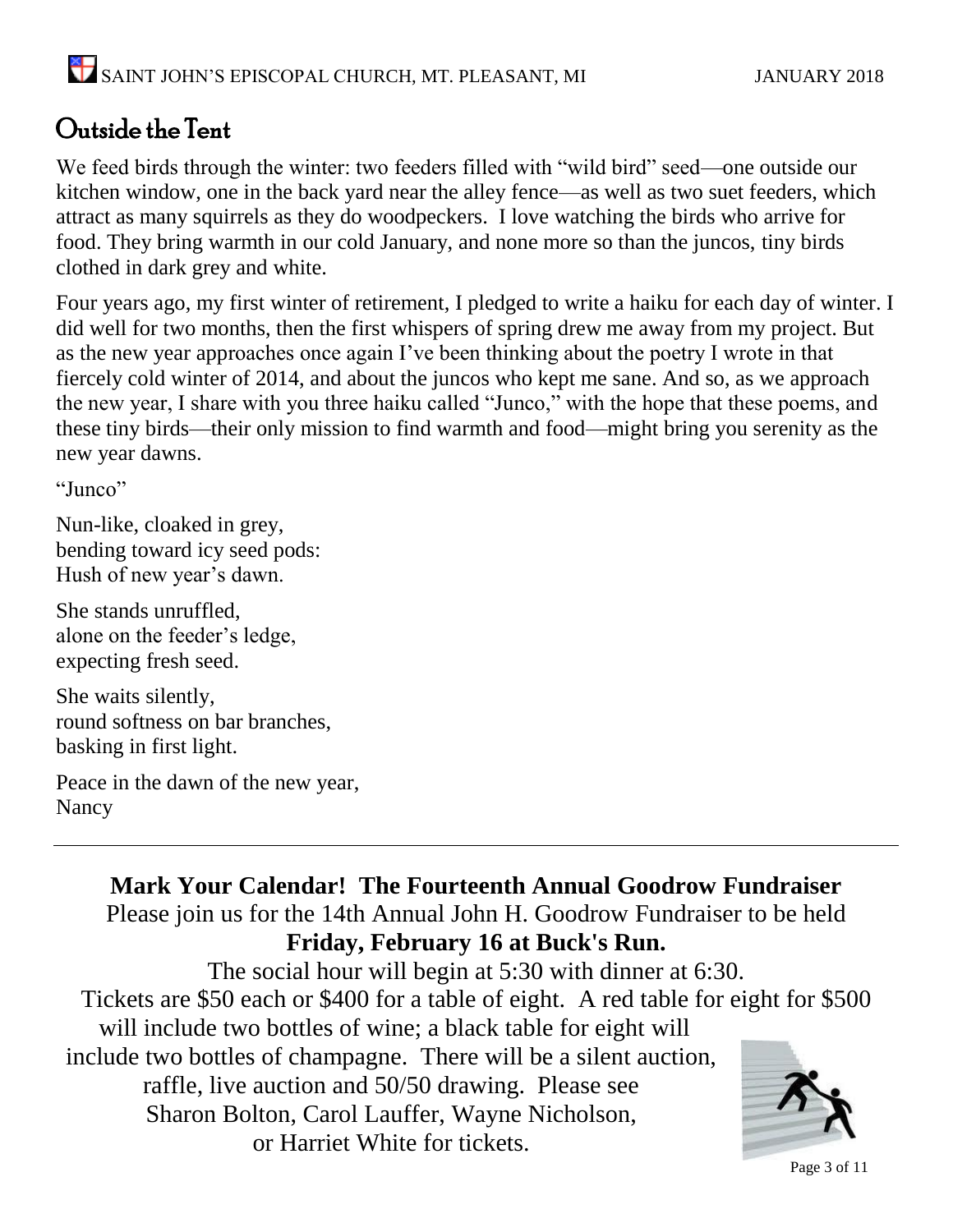

# January 2018 Hanny New Year Sunday Lay Ministry

| <b>DATE</b>                                                                  | <b>LESSONS</b>                                                                         | <b>PRAYERS</b>                                                  | <b>GREETERS</b>                                | <b>COFFEE</b><br><b>HOUR</b><br><b>HOSTS</b>     | <b>ACOLYTES</b>    | <b>ALTAR</b><br><b>GUILD</b>               |  |
|------------------------------------------------------------------------------|----------------------------------------------------------------------------------------|-----------------------------------------------------------------|------------------------------------------------|--------------------------------------------------|--------------------|--------------------------------------------|--|
| <b>January</b><br>7<br>1 Epiphany                                            | 8:00 a.m.<br><b>Barbara</b><br>Sheperdigian<br>10:00 a.m.<br><b>Ralph Baber</b>        | 8:00 a.m.<br>Martha Rarick<br>10:00 a.m.<br>Mary Kiesgen        | David and<br>Jennifer<br>Dingman               | David, Nancy<br>and Matthew<br>Kinney            | <b>Rex Dingman</b> | Pamela<br>Dingman and<br>Harriett<br>White |  |
| Lectionary:                                                                  | Genesis $1:1-5$                                                                        | Psalm 29                                                        | Acts 19:1-7                                    | Mark 1:4-11                                      |                    |                                            |  |
| <b>January</b><br>14<br>2 Epiphany                                           | 8:00 a.m.<br><b>Steven</b><br><b>Berkshire</b><br>10:00 a.m.<br>Mary Ellen<br>Cochrane | 8:00 a.m.<br>Peg Hicks<br>10:00 a.m.<br>Henry Fulton            | Ford and<br>Pamela<br>Dingman                  | Carol Lauffer<br>and Lynne<br>L'Hommedieu        | <b>Adam Baker</b>  | Pamela<br>Dingman and<br>Harriett<br>White |  |
| Lectionary:                                                                  | 1 Corinthians 6:12-20<br>1 Samuel 3:1-10<br>Psalm 139:1-5, 12-17<br>John 1:43-51       |                                                                 |                                                |                                                  |                    |                                            |  |
| <b>January</b><br>21<br>3 Epiphany                                           | 8:00 a.m.<br>Peg Hicks<br>10:00 a.m.<br>Tom<br>Cochrane                                | 8:00 a.m.<br>Martha Rarick<br>10:00 a.m.<br>Nancy<br>Hartshorne | Candy<br>Henderson<br>and Lynne<br>L'Hommedieu | Rod Leslie<br>and Marian<br>Matyn                | Matthew<br>Kinney  | S. Goodrow<br>L. L'Hommedieu<br>M. Rarick  |  |
| Lectionary:                                                                  | Jonah 3:1-5, 10                                                                        | Psalm 62:6-14                                                   |                                                | 1 Corinthians 7:29-31                            | Mark 1:14-20       |                                            |  |
| <b>January</b><br>28<br><b>Annual</b><br><b>Meeting</b><br><b>4 Epiphany</b> | $9:00$ a.m.<br>Henry Fulton                                                            | $9:00$ a.m.<br>Joan Kadler                                      | Joan Kadler<br>and Mary<br>Kiesgen             | Christi<br>Brookes,<br>D.J. and<br>Misha Proctor | Emma<br>Dingman    | S. Goodrow<br>L. L'Hommedieu<br>M. Rarick  |  |
| <b>Lectionary:</b>                                                           | Deuteronomy 18:15-20                                                                   |                                                                 | Psalm 111                                      | 1 Corinthians 8:1-13                             | Mark 1:21-28       |                                            |  |
| <b>February</b><br>4<br>5 Epiphany                                           | 8:00 a.m.<br>Martha Rarick<br>10:00 a.m.<br>Nancy<br>Hartshorne                        | 8:00 a.m.<br>Peg Hicks<br>10:00 a.m.<br>Mary Kiesgen            | David,<br>Nancy, and<br>Matthew<br>Kinney      | Harriett<br>White and<br>Sandy Wood              | Rex Dingman        | Pamela<br>Dingman and<br>Peg Hicks         |  |
| Lectionary:                                                                  | Isaiah 40:21-31                                                                        | Psalm 147:1-12, 21c                                             |                                                | 1 Corinthians 9:16-23                            | Mark 1:29-39       |                                            |  |

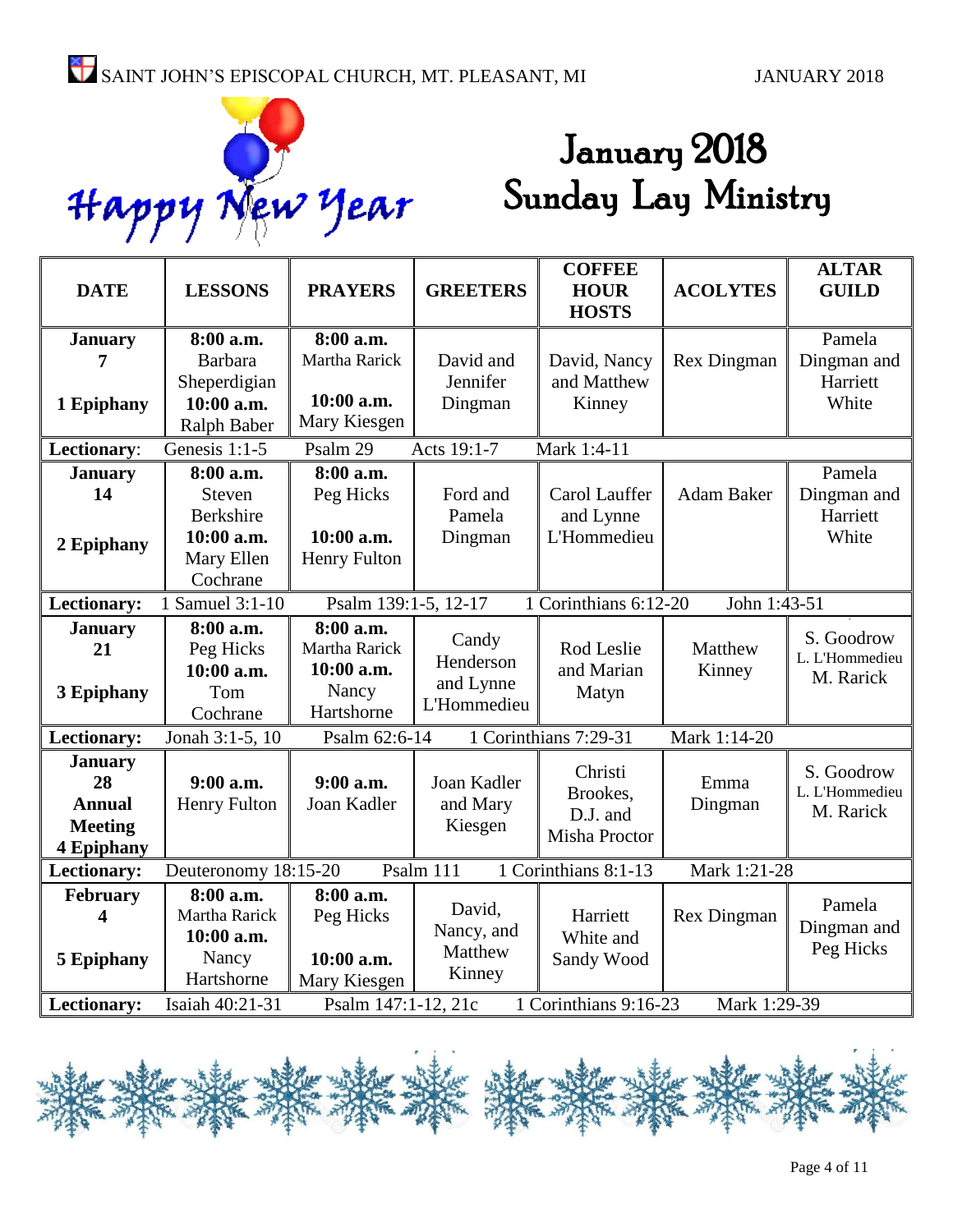### JANUARY 2018 at St. John's Episcopal Church. For updates, visit the Parish Website and click on "Calendar"

| Sunday                                                                | Monday               | Tuesday                       | Wednesday       | Thursday                         | Friday                                      | Saturday           |
|-----------------------------------------------------------------------|----------------------|-------------------------------|-----------------|----------------------------------|---------------------------------------------|--------------------|
| December 31, Christmas I                                              | January 1            | $\overline{2}$                | 3               | 4                                | 5                                           | 6                  |
| 10:00 am Christmas Lessons and Carols                                 | The Office is Closed | 10am T'ai Chi                 | Noon Eucharist  | 10am T'ai Chi                    | Office Closed                               | Epiphany           |
| 5pm Pot Luck and Holy Eucharist for<br>Peace at Emmaus                |                      |                               |                 | 5:30pm Choir                     |                                             |                    |
| 7 The First Sunday After Epiphany                                     | 8                    | 9                             | 10              | 11                               | 12                                          | 13                 |
| 8 am Holy Eucharist<br>9am Sunday School<br>10am Choral Eucharist     | 4pm Music Meeting    | 10am T'ai Chi<br>5:30 pm Yoga | Noon Eucharist  | 10am T'ai Chi                    | Office Closed                               | 10 am<br>Examining |
| 5pm Holy Eucharist at Emmaus                                          | 5:30pm EfM           |                               |                 | 5:30pm Choir                     |                                             | our<br>Prejudices  |
| 14 Epiphany II<br>8 am Holy Eucharist<br>9am Sunday School            | 15                   | 16                            | 17              | 18<br>Confession of St.<br>Peter | 19<br>Office Closed                         | 20                 |
| 10am Choral Eucharist<br>Vestry after Coffee Hour                     | 4pm Music Meeting    | 10am T'ai Chi                 | Noon Eucharist  | 9:30am Staff<br>Meeting          | Congregational<br>Development               |                    |
| 5pm Holy Eucharist at Emmaus                                          | 5:30pm EfM           | 5:30pm Yoga                   |                 | 10am T'ai Chi<br>5:30pm Choir    | Commission<br>Meeting Here<br>(Old Rectory) |                    |
| 21 Epiphany III                                                       | 22                   | 23                            | 24              | 25                               | 26                                          | 27                 |
| 8 am Holy Eucharist<br>9am Sunday School                              | Evangel Deadlne      |                               |                 | Conversion of St.<br>Paul        | Office Closed                               |                    |
| 10am Choral Eucharist                                                 | 4pm Music Meeting    | 10am T'ai Chi                 | Noon Eucharist  | 10am T'ai Chi                    |                                             |                    |
| 5pm Holy Eucharist at Emmaus                                          | 5:30pm EfM           | 5:30pm Yoga                   |                 | 5:30pm Choir                     |                                             |                    |
| 28 Epiphany IV<br><b>One Morning Service</b>                          | 29                   | 30                            | $\overline{31}$ | February 1                       | $\overline{2}$<br>Presentation of           | $\overline{3}$     |
| 10am Choral Eucharist followed by the<br><b>Annual Parish Meeting</b> | 4pm Music Meeting    | 10am T'ai Chi                 | Noon Eucharist  | 10am T'ai Chi                    | Jesus in the<br>Temple                      |                    |
| 5pm Potluck and Holy Eucharist at<br>Emmaus                           | 5:30pm EfM           | 5:30pm Yoga                   |                 | 5:30pm Choir<br>7pm Candlemas    | Office Closed                               |                    |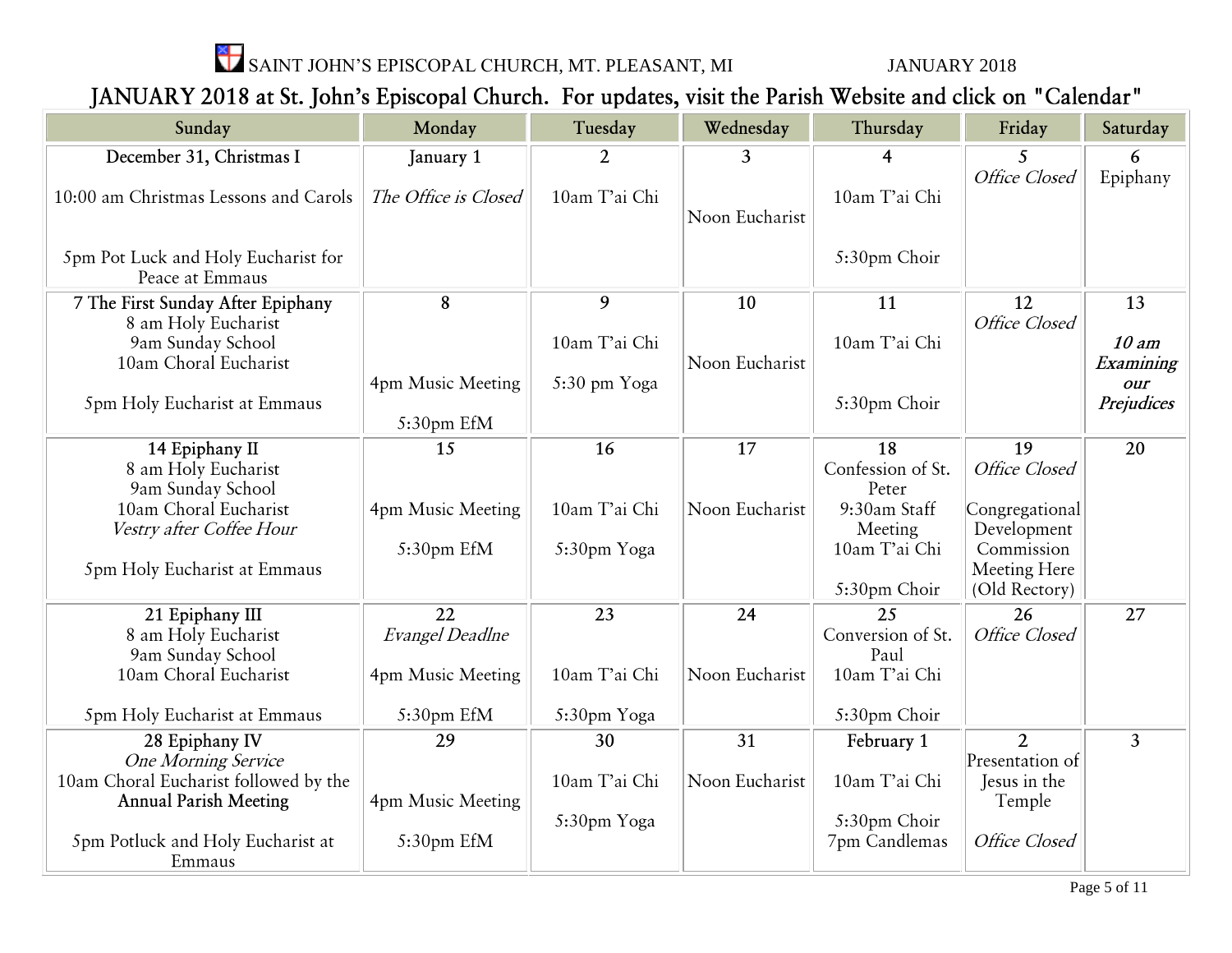

**This is our Greeter/Coffee Hour Host Schedule—If you cannot serve on the date you were given, please exchange dates with someone else on the list and call the Parish Secretary at 773-7448.**

**Greeters**



#### **January 2018**

- David and Jennifer Dingman
- Ford and Pamela Dingman
- Candy Henderson and Lynne L'Hommedieu
- Joan Kadler and Mary Kiesgen

#### **February**

- David, Nancy, and Matthew Kinney
- Rod Leslie and Marian Matyn
- Ulana Klymyshyn and Sandy Wood
- Colin, Anne, and Matthew Alton

### **March**

- Sharon Bolton and Laura Cochrane
- Tom and Mary Ellen Cochrane
- Marcia David and Candy Henderson
- Clancy and Pat DeLong

**Coffee Hour Hosts**



#### **January 2018**

- David, Nancy and Matthew Kinney
- Carol Lauffer and Lynne L'Hommedieu
- Rod Leslie and Marian Matyn
- Christine Brookes, D.J. and Misha Proctor

#### **February**

- Harriett White and Sandy Wood
- Sharon Bolton and Laura Cochrane
- Colin, Anne, and Matthew Alton
- Tom and Mary Ellen Cochrane

#### **March**

- Ralph Baber and Karen Varanauskas
- Bernice Cole and Candy Henderson
- Clancy and Pat DeLong
- David and Jennifer Dingman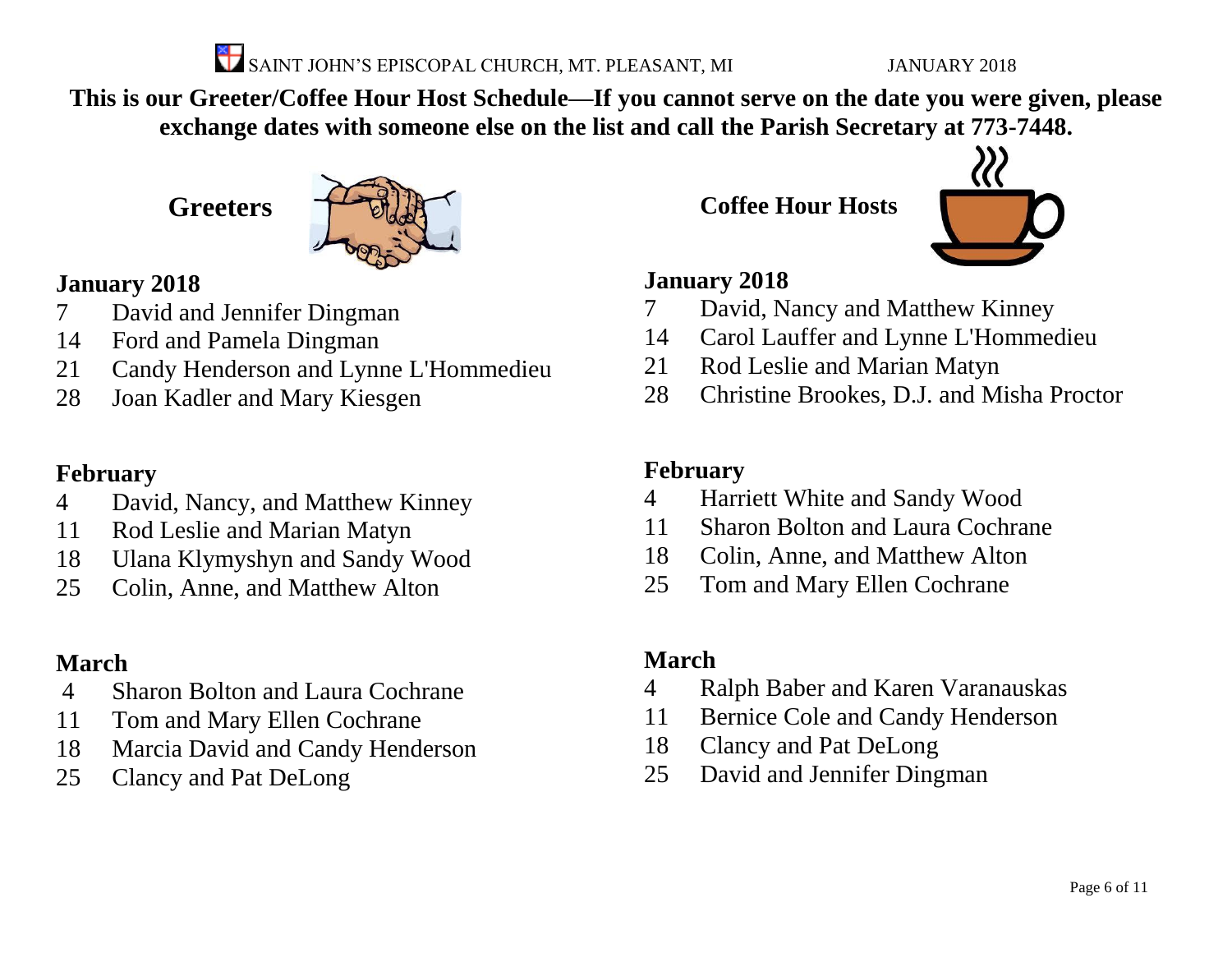#### **St. John's Episcopal Church, Mt. Pleasant, MI 48858 Vestry Minutes, December 10, 2017**

Present: Eric Vinciguerra, Clancy DeLong, Sharon Bolton, Bernice Cole, Tom Cochrane, Ulana Klymyshyn, Wayne Nicholson, Nancy Herman-Kinney. Guest: David Shirley.

Rev. Wayne convened the meeting with a prayer at 11:30 A.M.

#### **November Minutes**

It was moved by Ulana and seconded by Nancy to accept the November minutes. Motion passed.

#### **Finances**

Clancy reviewed the finances. Pledges are down over \$23,000.00, leaving our operating fund over \$10, 400.00 in the red. Wayne, with Eric present, will make personal calls regarding this situation. A letter will also be sent regarding our financial situation.

The vestry examined the proposed (deficit) budget for 2018. It was moved by Bernice and seconded by Eric to approve the budget for 2018 with a change to the pledge offering from \$133, 572.00 to \$172,000.00. Motion passed. Clancy should be reminded (by Sharon) in January regarding contributions to the Goodrow Fund. If the check is made to United Way, with the Goodrow Fund designated, United Way will double the amount.

#### **Pastoral Concerns**

Marcia David will be unable to be the Junior Warden next year. Yvette Crandall is in the Mt. Pleasant Medical Care facility following surgery, Martha Rarick's last sibling passed away, and John Lauffer will need to discontinue chemotherapy (hospice has been called and will come every week).

#### **Rector's Time**

Rev. Wayne discussed issues of security at the church. Greeters should have phones on them.

Tom suggested that we install a monitoring system. There will be further discussion of locking the doors. New vestry members should be considered. Next year, each vestry member will be on a committee.

#### **Adjourn**

A motion was made by Nancy and seconded by Tom to adjourn the meeting. Motion passed. The meeting was adjourned at 1:28 P.M.

The next vestry meeting will be Sunday, January 14, 2017 (after coffee hour in the Old Rectory).

Respectfully submitted, Sharon Bolton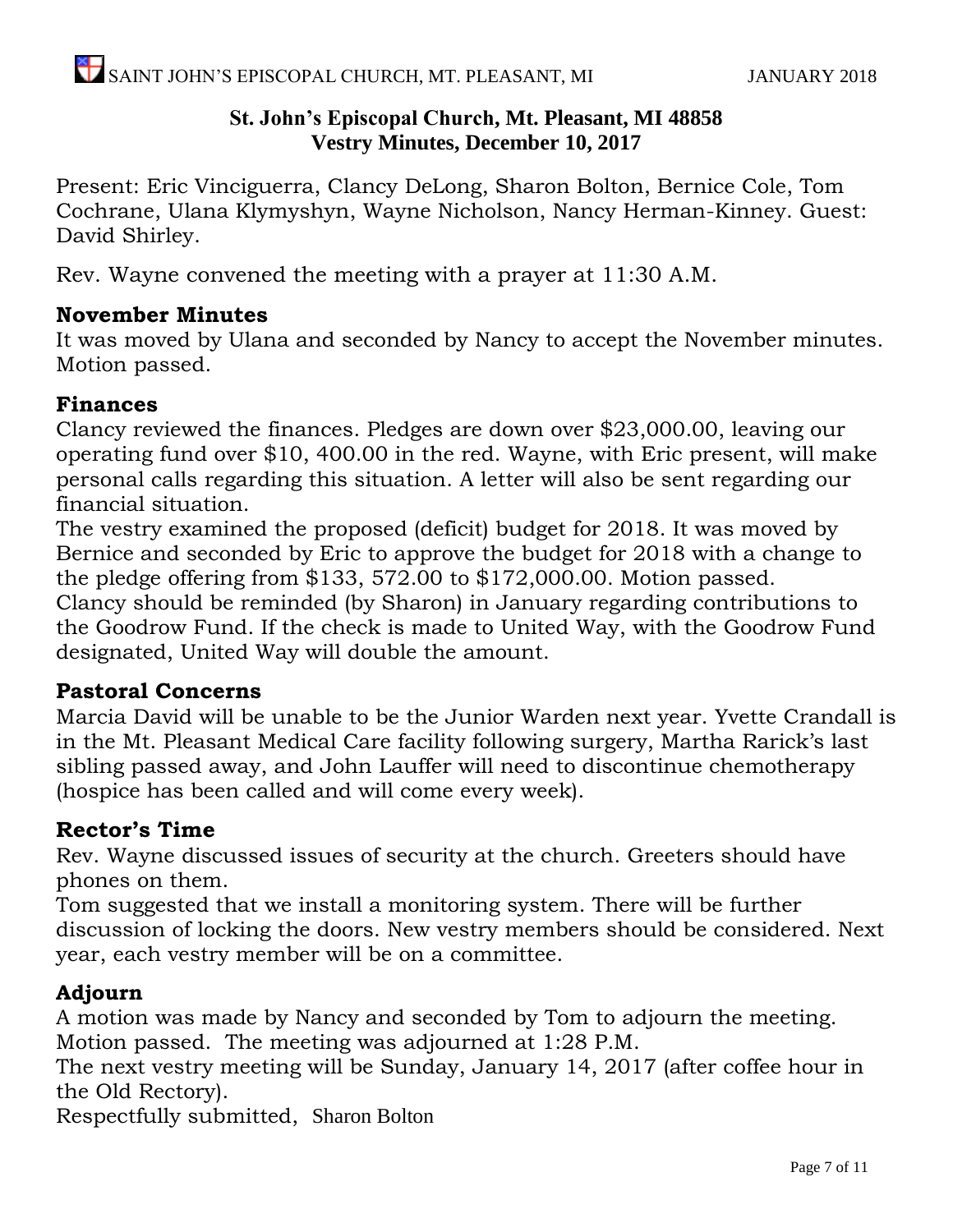#### **December 2017 Financial Report**

Below is a summary of operating fund activity through the end of November (91.67%).

Unrestricted operating fund receipts \$ 166,236.85 (86.28% of budget) Unrestricted operating fund expenditures 176,656.73 (91.67% of budget)

#### **Operating fund receipts over (under) expenditures \$ (10,419.88)**

Our operating deficit exceeds \$10,000.00 with one remaining month in the year. Please make sure you pledge is up to date. If you are able, please open up your heart and contribute additional amounts to the operating budget to cover those less fortunate to meet their pledge. Thank you.

#### **Cash balances on November 30, 2017 are as follows:**

Checking Account \$ 13,584.30 Savings \$ 36,709.92 Certificate of Deposit\$ 15,594.54 Endowment Fund Investment Account \$ 65,885.72

#### **Capital Campaign funds balance on November 1, 201710,822.45 Capital Campaign funds balance on November 30, 2017 12,539.54**

#### **Capital Fund Activity during November:**

Capital Fund Receipts 4,913.00 Building Renovations Receipts 1,508.10 Credit Card Fees (35.32) Mortgage Principle (3,873.44) Mortgage Interest(795.25)

#### **Net Activity 1,717.09**

#### **Total Building Expenses Through November:**

Loan Proceeds/Contractor Draw 240,267.40 Non-Loan Expenses 200,647.87

Sub-Total 440,915.27

Anticipated Expenses:

Mortgage Balance Due Contractor 9,732.60 Mortgage Interest (future estimate) 24,527.05 Bank Fees/Credit Card 4,764.68

#### **TOTAL PROJECT COST 479,939.60**

Clancy DeLong, Treasurer, St. John's Episcopal Church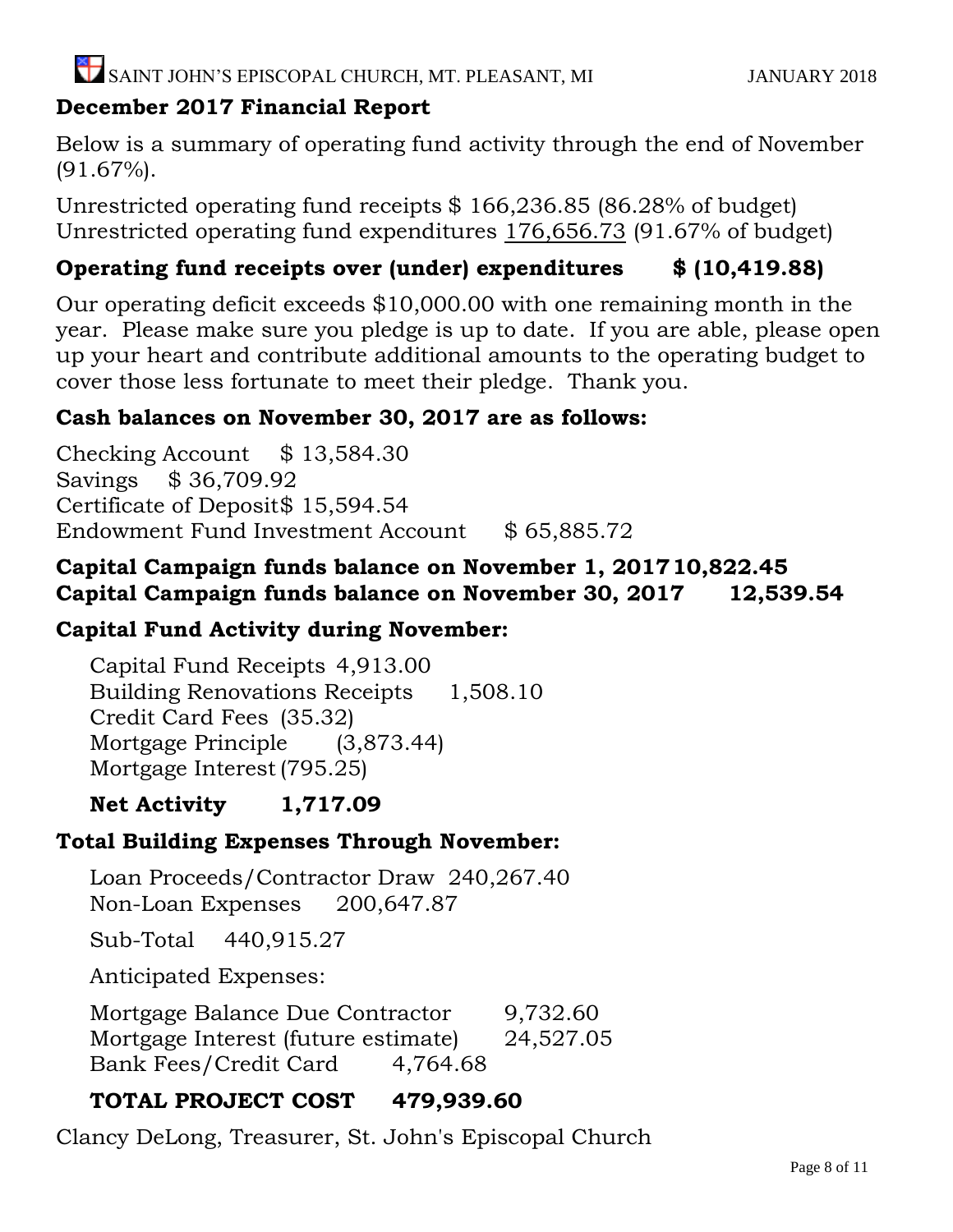#### **Anglican Worthies**

#### 325. Jowett, Benjamin (1817-1893) Master of Balliol (pt. ii)

*Essays and Reviews* received little notice until a layman, Frederic Harrison, ridiculed it in the *Westminster Review*. Then Bishop Wilberforce savaged it in the *Quarterly* (a review that sold out four printings of the issue), objecting to the attack on supernatural phenomena and the idea of "progressive revelation." (Wilberforce was notorious for his attack on Darwin's ideas in a crowded popular forum and being publicly ridiculed by Thomas Huxley.) *Essays and Reviews* was subject to several years of meetings and attacks, more than one has time to cite. The archbishops and bishops approved a circular in 1861 to be issued; the Archbishop of Canterbury issued a pastoral letter to all clergy (which Wilberforce wrote). Convocation considered a paper citing the book's most outrageous quotations to be published—with rebuttals—but nothing came of that except that two of the authors, Henry Bristoe Wilson and Rowland Williams, were deprived of their livings for a year. (And this was reversed by the Judicial Committee of the Privy Council in London.) Nevertheless, 10,000 clergy of the Church signed a document professing "their belief in the inspiration of the Scriptures and the eternity of punishment." Synod condemned *Essays and Reviews* in 1864.

In the midst of the controversy Jowett approached his former mentor, Archibald Tait, expecting support, but was disappointed when the archbishop wavered, then endorsed an episcopal letter expressing disapproval of the volume. Jowett never forgave him.

Perry Butler has recently commented that Jowett's piece on the interpretation of scripture "reflected the greatest concern for its wholehearted acceptance of [German] biblical criticism and its rejection of tradition views of the authority and inspiration of Scripture. . . . Although the controversy died down, it showed that liberal theology was firmly rooted in the Church of England." As a result, Anglicanism has become a rational faith, says Paul Avis, which allows, more than any other denomination, criticism and debate, in other words, plenty of room for the likes of Borg and Spong.

As for Jowett, he had already distinguished himself as a teacher and gained a notorious reputation as a theological controversialist. He never returned to that field of work again but got involved in other matters. His salary as Regius Professor of Greek was raised from £40 to £500. In 1862 he was named Vice-Chancellor of the university. He began to write a commentary on Plato's *Republic*. But not satisfied with his conclusions, he decided to translate all the dialogues, complete with introductory comment and analysis. This edition appeared in 1871 in four volumes; a revised edition in five volumes came out a few years later. A third edition appeared in 1892. This is how I got to hear of Benjamin Jowett as an undergraduate. There have been more recent translations of *The Republic*, but Jowett's remains to this day, more than a hundred years later, a favorite of readers for its easy, natural style. It was the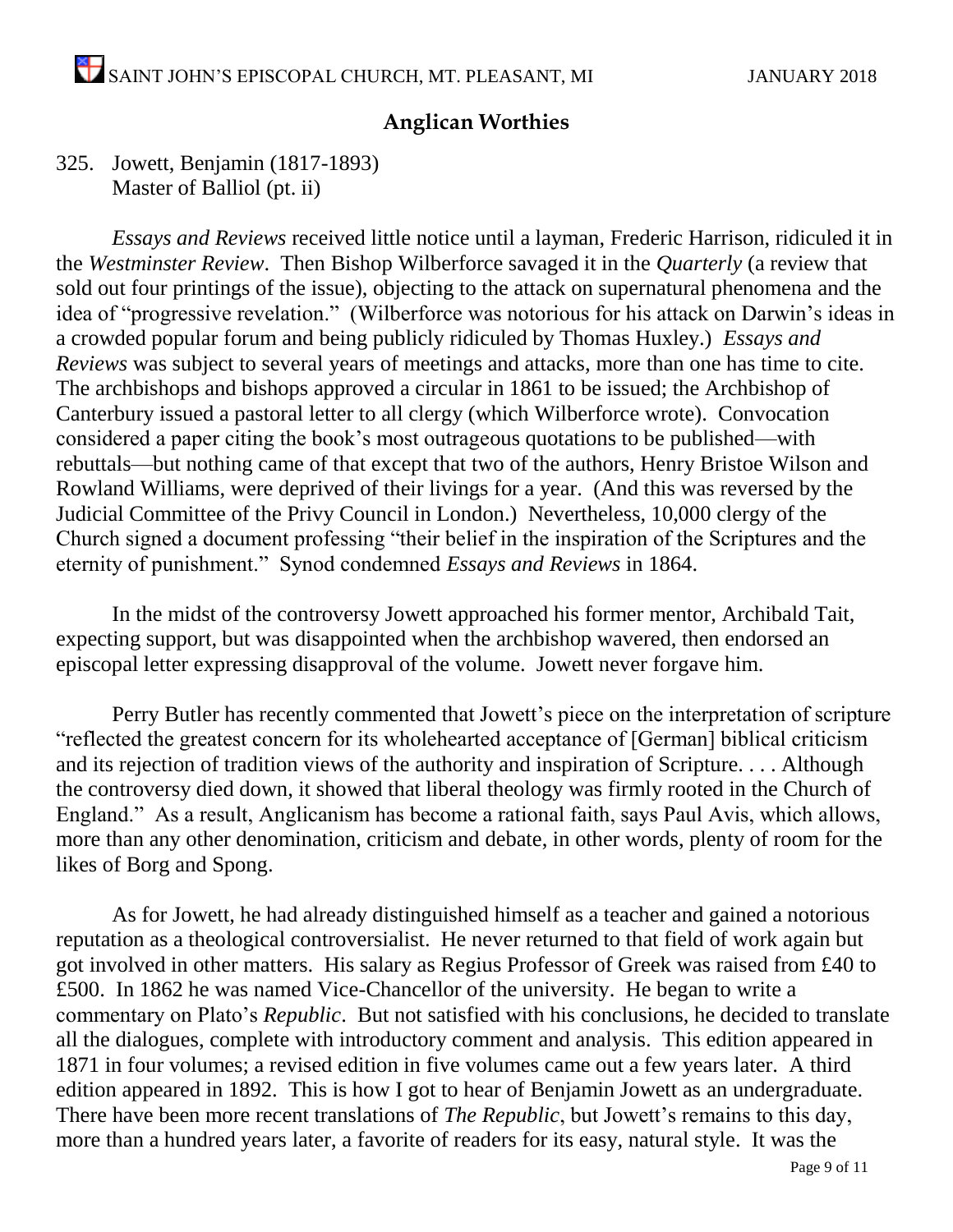edition I read in 1953 when all students in my college had to read *The Republic* the first semester of their freshman year. (What would Central Michigan University be like if all of their freshman class had to read Plato's *Republic* and discuss the "real" world of the Ideas of the Good, the mind's struggle in the darkened world of Reality, and the role of the Philosopher-Kings? It scarcely bears thinking of.)

Jowett did not confine himself to Plato but came out with a translation of Thucydides in 1881 and Aristotle's *Politics* in 1886. (These are less regarded.) In 1870 he was elected Master of the college. Hinchcliff says that

Jowett was now where he had always wanted to be, and merely because it was his personal ambitious but also because in enabled him to achieve what he had long believed to be desirable, an educational institution which was genuinely religious but in a sense very different from what he regarded a Oxford's formal and empty ecclesiasticism. He was not a secular person and did not regard the mastership as a secular office, but no concept of religion was one in which the enquiring spirit must be free to reach whatever conclusions seemed to correspond with reality and experience.

Jowett may have been religious, but his point of view was clearly philosophical, i.e., strongly believing in *à posteriori* reasoning.

Hinchcliffe believes that Jowett may have reached this principle through his association with Thomas \*Arnold and A.P. Stanley, a conviction that religion should best allow to work "undogmatically," But an equally significant achievement was his reform of the curriculum for undergraduates at Balliol. He inaugurated the teaching of early modern literature. He inaugurated the teaching of early modern literature; he encouraged applicants from the middle class (he believed that students from the middle class had to overcome three problems: shyness, religious formation, and ignorance of the world. Still true), as well as students from Britain's colonial possessions. H enlarged the class size from twenty-five to sixty, and re-arranged the college finances to provide fellowships to married and lay persons.

Jowett never married, though he proposed to Florence Nightingale—and was refused. They become close friends toward the end of her life, as Miss Nightingale's travels were curtailed by problems of health; they maintained a frank and open correspondence. He found her a "congenial" soul "because she possessed an independent, enquiring mind." Jowett had many other female friends, convinced that women should be educated (though not at Oxford!).

Exhausted with educational reform, Jowett died in 1893. -------------------------